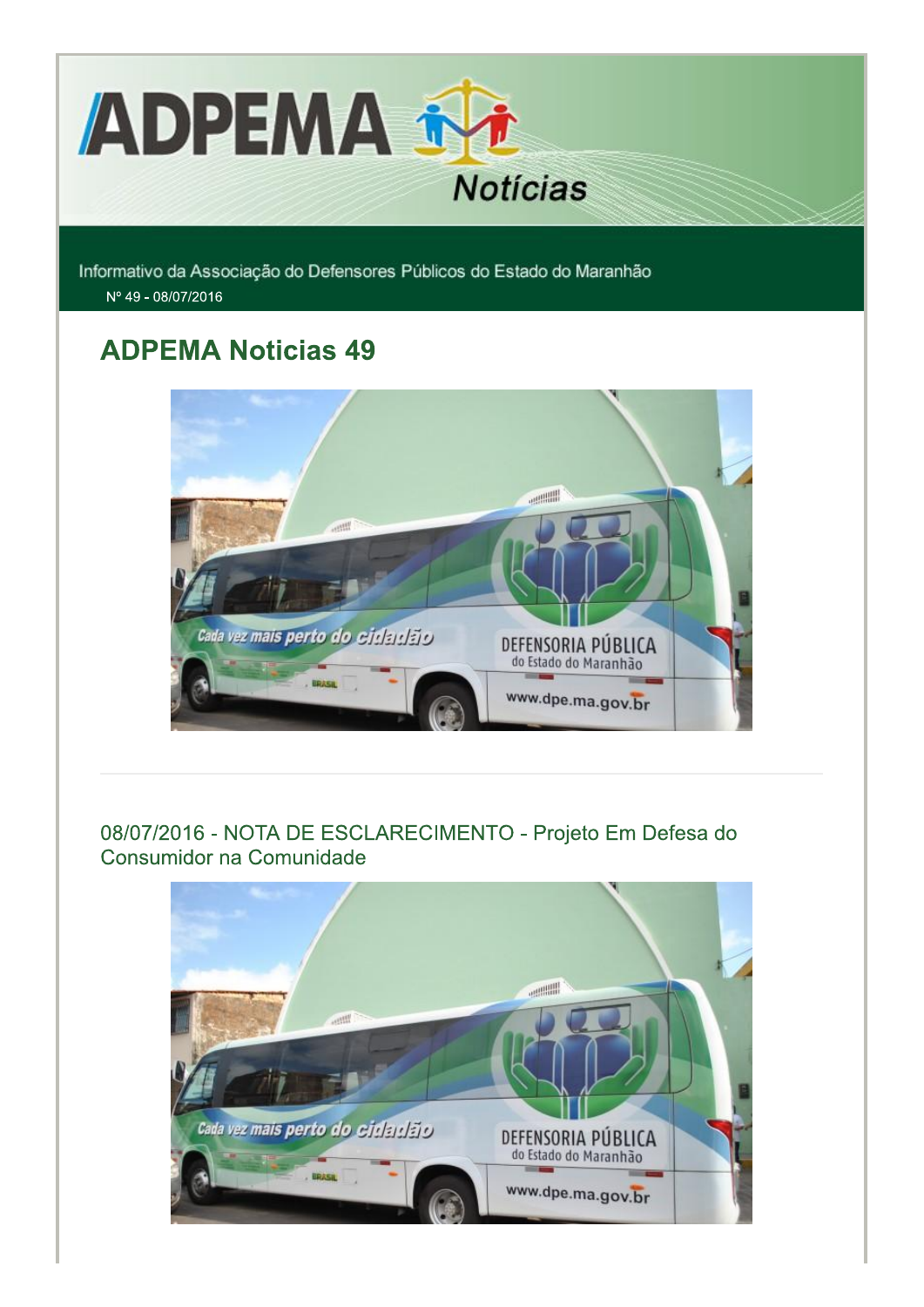O Defensor Público-Geral do Estado do Maranhão, Werther de Moraes Lima Junior e o Coordenador do projeto Em Defesa do Consumidor na Comunidade Alberto Pessoa Bastos, considerando a veiculação de propaganda de cunho eleitoral, vinculando a atuação da instituição, vêm à público esclarecer a forma em que se deu a aquisição do ônibus-escritório para atender à população carente da capital ludovicence.

A referida iniciativa foi constituída a partir da apresentação de um projeto formatado pelo Núcleo de Defesa do Consumidor no ano de 2013 com o escopo de concorrer a uma seleção pública realizada pelo Conselho Federal Gestor do Fundo de Defesa dos Direitos Difusos (CFDD), na qual a DPE/MA, concorreu com outros 487 projetos de todo o Brasil, sendo um dos oito escolhidos com o repasse de recursos, por meio de convênio, destinados a aquisição de um ônibus escritório.

O objetivo do citado projeto é prestar serviços relacionados à tutela de direitos consumeristas em comunidades carentes de São Luís, bairros de alto adensamento populacional e baixo índice de desenvolvimento humano, como forma de ampliar o acesso à justiça e realizar o dever constitucional da Defensoria Pública, conforme determinado no art. 134 da Constituição Federal.

Com efeito, a instituição em comento, nos termos previstos na própria carta de 1988, é permanente, autônoma e essencial à função jurisdicional do Estado, voltada à assistência jurídica gratuita, a promoção dos direitos humanos e a defesa dos interesses difusos e coletivos dos cidadãos desprovidos de recursos financeiros.

Por fim, ressalta-se a inexistência de qualquer vinculação político-partidária da Defensoria Pública do Estado do Maranhão.

Fonte: Ascom DPE/MA

08/07/2016 - Defensoria Pública do MA firma acordo judicial que garante regularização fundiária de comunidade ameaçada de despejo



A Defensoria Pública do Estado do Maranhão (DPE/MA), por meio do Núcleo de Moradia e Defesa Fundiária, em audiência ocorrida na última terça-feira (28), na Vara de Interesses Difusos e Coletivos da Ilha de São Luís, firmou acordo judicial que garante a regularização fundiária da comunidade do Residencial Nova Vida, localizado no município de Paço do Lumiar. O titular do Núcleo é Defensor Público Associado Alberto Guilherme Tavares de A. e Silva.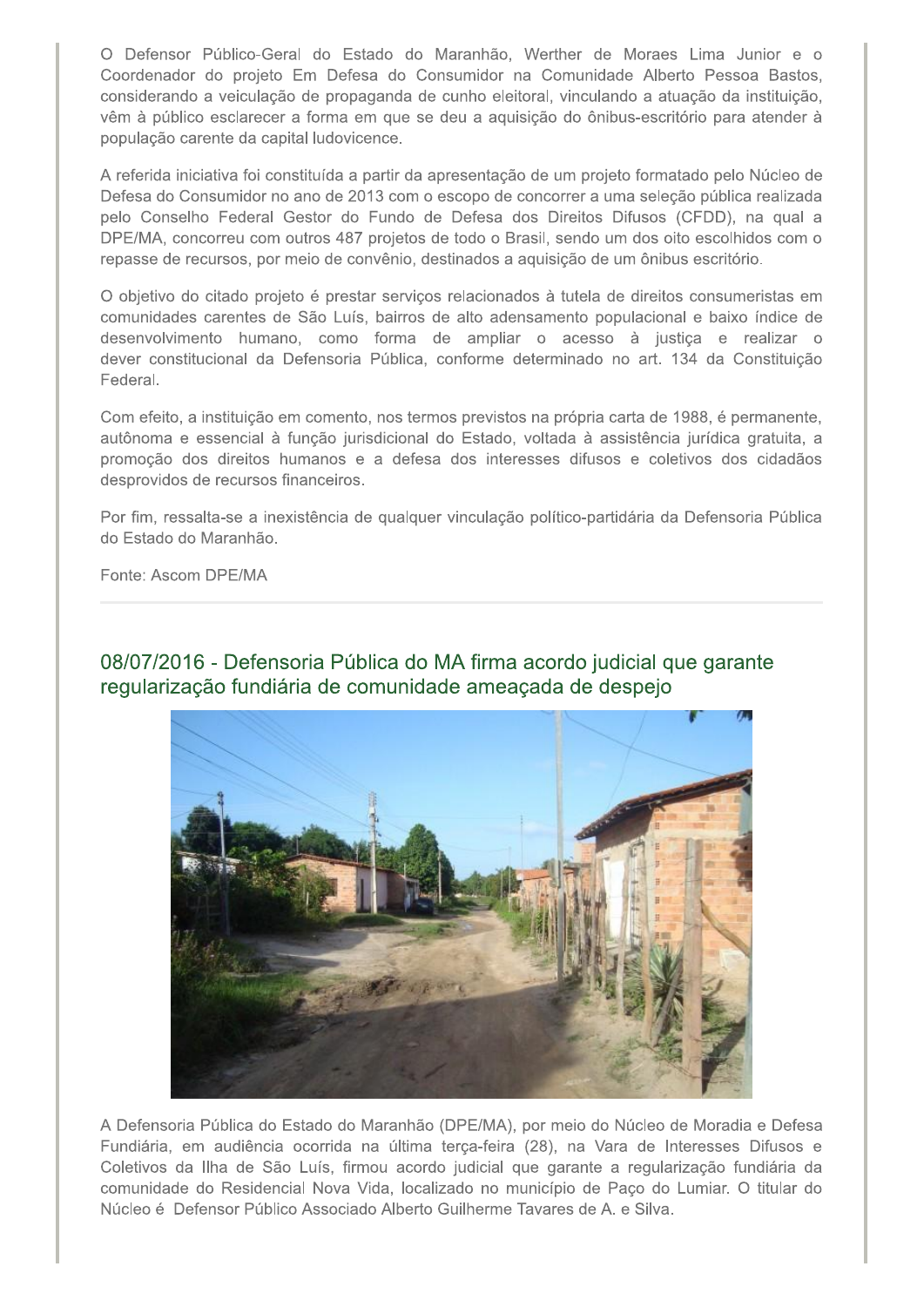Já consolidado e habitado por mais de trezentas famílias de baixa renda, o assentamento urbano informal convive desde o ano 2000, época de seu surgimento, com a possibilidade de desaparecimento em decorrência do cumprimento de decisão de reintegração de posse para a área, reivindicada por um particular.

Celebrado com o Município de Paço do Lumiar, o acordo prevê o início imediato do processo de regularização, com levantamento do valor venal do imóvel ocupado pela comunidade, levantamento topográfico da área (individualização de ocupações, identificação de áreas de uso comum e destinadas à instalação de equipamentos públicos e comunitários), levantamento cadastral e cartorial e apresentação do projeto de regularização da área, atividades que deverão estar concluídas em até seis meses.

Para assegurar os recursos financeiros indispensáveis à conclusão do processo, o executivo municipal se comprometeu ainda a incluir o projeto de regularização fundiária do Residencial Nova Vida na Lei Orçamentária Anual de 2017.

Fonte: Ascom DPE/MA



08/07/2016 - Defensor Público Associado realiza palestra para adolescentes do Centro de Juventude Semear

Os adolescentes do Centro de Juventude Semear (Unidade de Internação Provisória em Imperatriz) tiveram na manhã da ultima sexta-feira (1º), uma atividade diferenciada. O defensor público Associado, Dr. Fábio Carvalho ministrou palestra para os internos sobre medida cautelar e ato infracional. De acordo com o diretor do Centro, Reydeglan Rafael, a atividade foi positiva. "Além de promover a integração dos atores do Sistema de Garantia de Direitos e os adolescentes em conflito com a lei, a palestra do defensor foi muito esclarecedora para o nosso público que trouxe questões relevantes para a discussão," ressalta.

Na ocasião o defensor citou o Art. 108 do Estatuto da Criança e do Adolescente (ECA) que dispõe sobre a internação, antes da sentença. Segundo o ECA a internação pode ser determinada pelo prazo máximo de até 45 dias, ou seja, esse é o tempo que os adolescentes podem permanecer na Unidade.

Fonte: SECOM/MA

07/07/2016 - Existência de filhos emancipados não impede divórcio extrajudicial, diz CNJ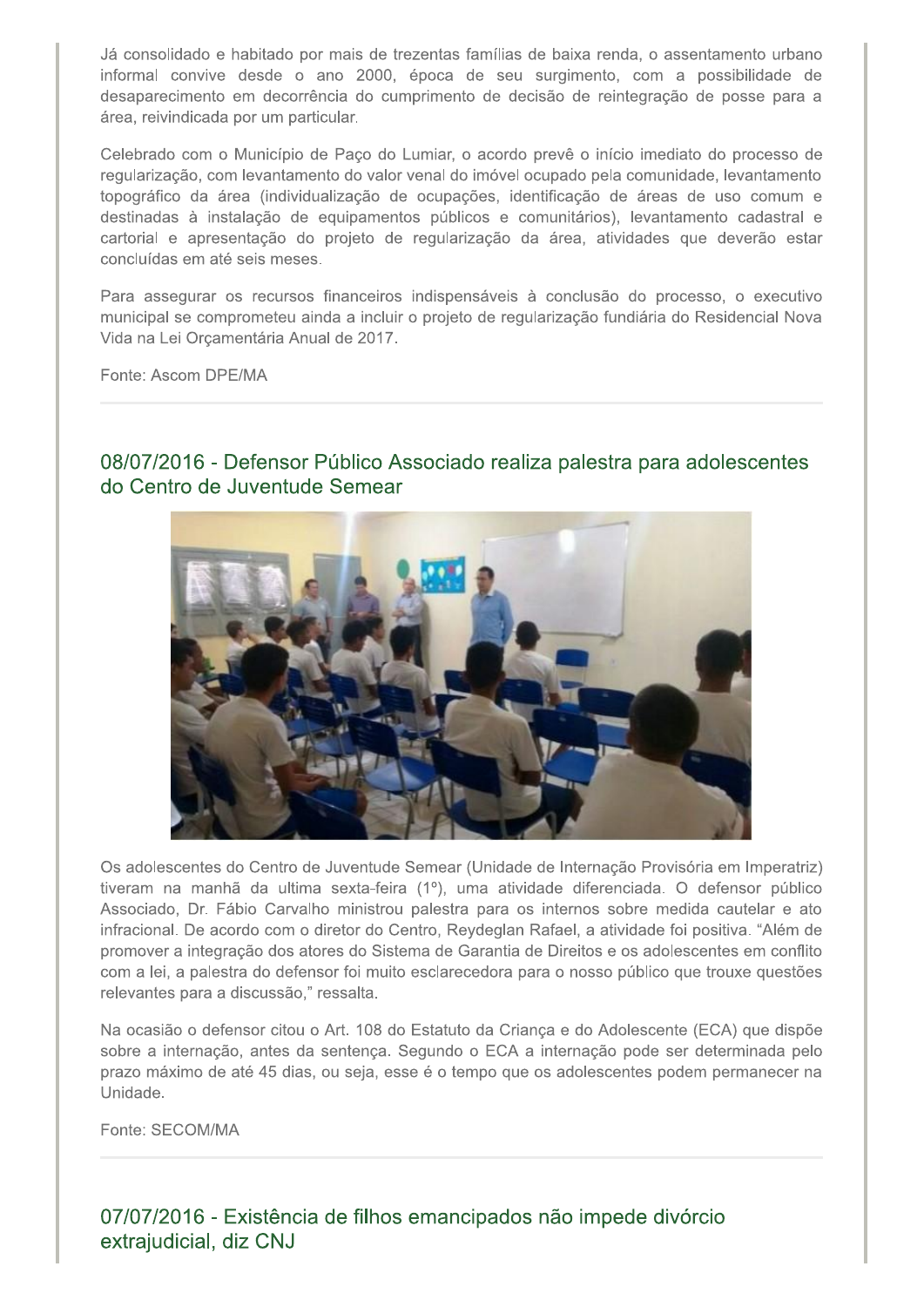

A existência de filhos menores emancipados não impede inventário e divórcio extrajudiciais. O entendimento foi tomado pelos conselheiros do Conselho Nacional de Justiça, de forma unânime, no julgamento de uma consulta durante a 15ª Sessão Virtual, na qual havia pedido de alteração da Resolução 35/2007 do órgão.

A emancipação voluntária, judicial, pelo casamento ou por outras possibilidades previstas em lei pode ocorrer a partir dos 16 anos e incorre na antecipação da capacidade civil plena do menor, que sai da condição de incapaz.

Com a Lei 11.441/07, o Código de Processo Civil passou a permitir a execução de inventário, partilha, separação e divórcio consensual pela via administrativa. No entanto, como a lei foi alvo de divergências, o CNJ editou a Resolução 35/2007, que uniformiza a aplicação da norma no país.

De acordo com o voto do conselheiro Gustavo Alkmin, relator da consulta, a Resolução 35/2007 do CNJ já admite expressamente inventário quando presentes herdeiros capazes, inclusive por emancipação. E o mesmo se aplica à separação consensual extrajudicial, que pode ser convertida em divórcio.

No entendimento do relator, não é necessária alteração na Resolução 35/2007, uma vez que a interpretação sistemática da norma permite concluir que é possível a execução de inventário, de partilha, de separação e de divórcio consensuais extrajudiciais quando houver filhos ou herdeiros emancipados.

Com informações da Assessoria de Imprensa do CNJ

07/07/2016 - I Semana Estadual de Valorização da Mulher terá a participação de 34 comarcas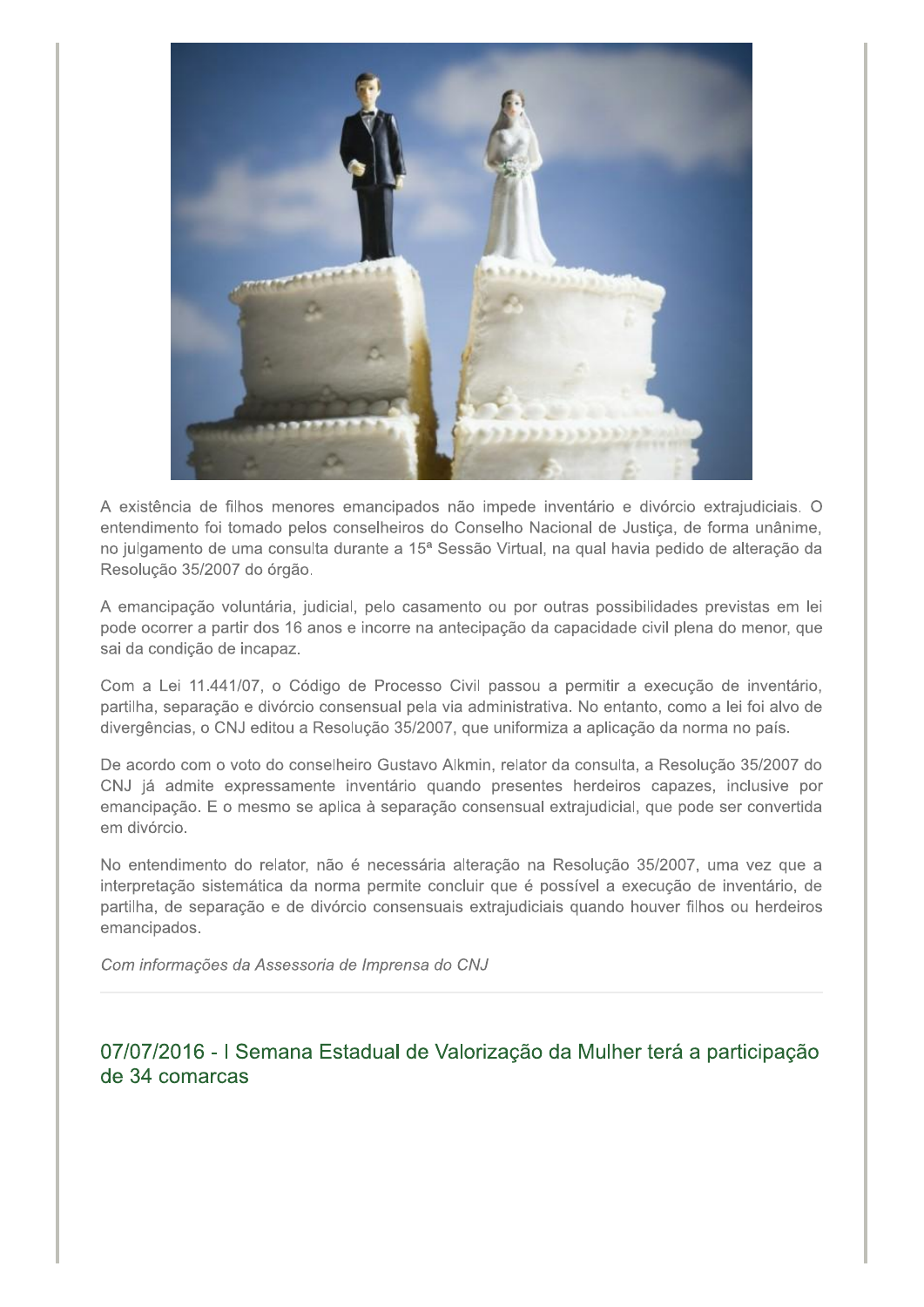

Até agora, 34 comarcas confirmaram participação na I Semana Estadual de Valorização da Mulher. iniciativa do Tribunal de Justica através da Coordenadoria Estadual da Mulher em Situação de Violência Doméstica (CEMULHER). O evento, que conta com o apoio da Associação dos Magistrados do Maranhão e da Corregedoria Geral da Justiça, ocorrerá no período de 20 a 27 de julho.

A Semana de Valorização da Mulher inclui uma série de eventos, como seminário, exposição, caminhada e visitações em locais de afluência de público. O objetivo é chamar a atenção da sociedade para a violência contra a mulher. O evento acontece nas comarcas da região metropolitana de São Luís e do interior do Estado, com a participação da magistratura estadual, e será aberto no dia 20, às 9h, no fórum Sarney Costa, com a presenca das autoridades judiciárias do Tribunal de Justiça, Corregedoria, Fórum e entidades ligadas aos direitos da Mulher.

Já estão confirmadas as comarcas de São Luís, Imperatriz, Pedreiras, Itapecuru, Presidente Dutra, Santa Luzia, Pinheiro, Tereza, Bacabal, Santa Inês, Coelho Neto, Colinas, Zé Doca, Coroatá, Acailândia, Chapadinha, Tutoia, Magalhães de Almeida, Balsas, Passagem Franca, Esperantinopolis, Pocao de Pedras, Cedral e Mirinzal, Santa Luzia do Parua, Bequimão, Pastos Bons, Paulo Ramos, Governador Eugenio Barros, Timon, Codo, Lago da Pedra, Igarapé Grande, Arari, Caxias.

## Atividades nas comarcas

Cada comarca promoverá a sua própria atividade durante a semana. Na Comarca de Pedreiras, a programação será realizada de 25 a 27, com diversas atividades e serviços, entre os quais emissão de documentos (RG, CPF, Certidão de Antecedentes), Carreta da Mulher (serão 60 mamografias por dia), preventivo (50 por dia), teste de HIV, teste de glicemia, medição de pressão arterial, palestras. Também na agenda, tenda da saúde, com prevenção de DST e AIDS, fisioterapia, e nutrição, e tenda da beleza, com maquiadores e cabeleireiros.

Será oferecida, ainda, a assistência jurídica, com defensores; advogados (consulta processual e petições diversas), e cartório de pessoas naturais (emissão de segunda via de certidão de nascimento). Na área de profissionalização, oficinas de artesanato com monitor e exposição. Serão apresentadas, também, diversas palestras (CRAS e CREAS apresentação da rede de apoio), acompanhamento familiar (psicólogo e assistente social), apresentação dos projetos sala de espera e núcleo de reflexão (setor psicossocial do fórum), roda de conversa com a delegada, promotora e juíza, palestra Aprendendo com Maria da Penha no Cotidiano (TJMA).

A Comarca de Pedreiras terá ainda uma programação cultural, com show musical com mulheres de talento cantando repertório voltado para o universo feminino, show com artistas da terra cantando e declamando poesias em homenagem as mulheres, show de talentos para quem pretender apresentar suas habilidades com inscrição antecipada e sorteio de brindes, varal de poesias, banda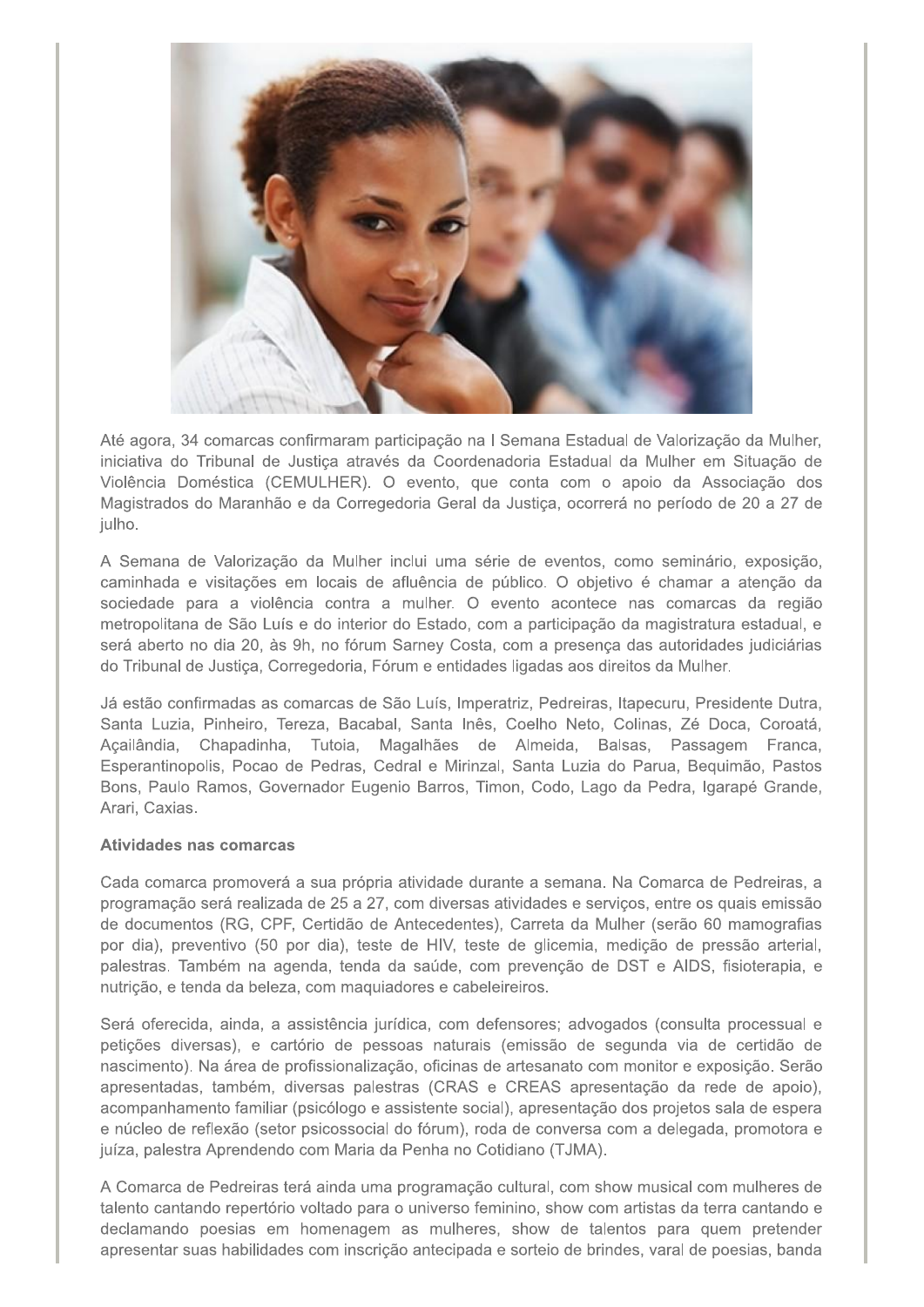do município, das escolas, orquestra filarmônica, caminhão da cultura com monitores, palco e iluminação, apresentação de teatro com temática da Lei Maria da Penha, e apresentação de repentistas com desafios envolvendo a temática. As outras atividades serão: Cine Mulher; Aulões de zumba, aeróbica e alongamento; Apresentação de vídeos de mulheres da região com histórias de superação; Pula-pula e brinquedos infláveis.

Em Santa Inês, a programação tem início no dia 20, com reuniões nos bairros, palestras, cine mulher, lançamento do projeto Maria da Penha (com a desembargadora Angela Salazar), panfletagens, e outras atividades. "A programação ainda está sujeita alterações, mas o foco é a mulher da comunidade, de todas as comunidades de Santa Inês. O evento é realizado pelo Tribunal de Justiça, Corregedoria Geral da Justiça, do CEMULHER (Tribunal de Justiça), AMMA, e ESMAM, e contando com o apoio da Procuradoria Geral da Justiça, da ESMP, AMPEM, Defensoria Pública do Estado, e COOMAMP", destacou a juíza Kariny Reis, da 3a Vara de Santa Inês. Ela disse que foi realizado um treinamento com os voluntários que vão ajudar durante a semana.

A desembargadora Ângela Salazar, presidente da Coordenadoria Estadual da Mulher em Situação de Violência Doméstica do Tribunal de Justiça do Maranhão (CEMULHER) visitou a corregedorageral da Justiça, desembargadora Anildes Cruz para tratar do apoio e o engajamento da CGJ durante o evento. Durante a visita, a corregedora discutiu com a presidente da CEMULHER a respeito das atividades da semana e da participação dos juízes de direito das comarcas que aderiram ao projeto de valorização da mulher.

Com informações da CGJ/MA



05/07/2016 - A decisão de Celso de Mello e o respeito a precedentes do STF

Os precedentes devem ser respeitados? O novo Código de Processo Civil quer responder que sim. Cada vez mais, especialmente quando discutem teses em Repercussão Geral, os ministros do Supremo concordam que sim. Só concordam, porém, quando a mensagem é para baixo: fazer o resto do Judiciário obedecer ao Supremo. Quando se trata de respeitar as próprias decisões do tribunal, o cenário muda.

É o que fica claro com a decisão liminar monocrática do ministro Celso de Mello impedindo o cumprimento de pena antes do trânsito em julgado. Desconsiderou decisão recente do próprio Supremo em que seu voto foi vencido. Segundo a decisão, o precedente da Corte, "embora respeitabilíssimo, não se impõe à compulsória observância dos juízes e tribunais em geral".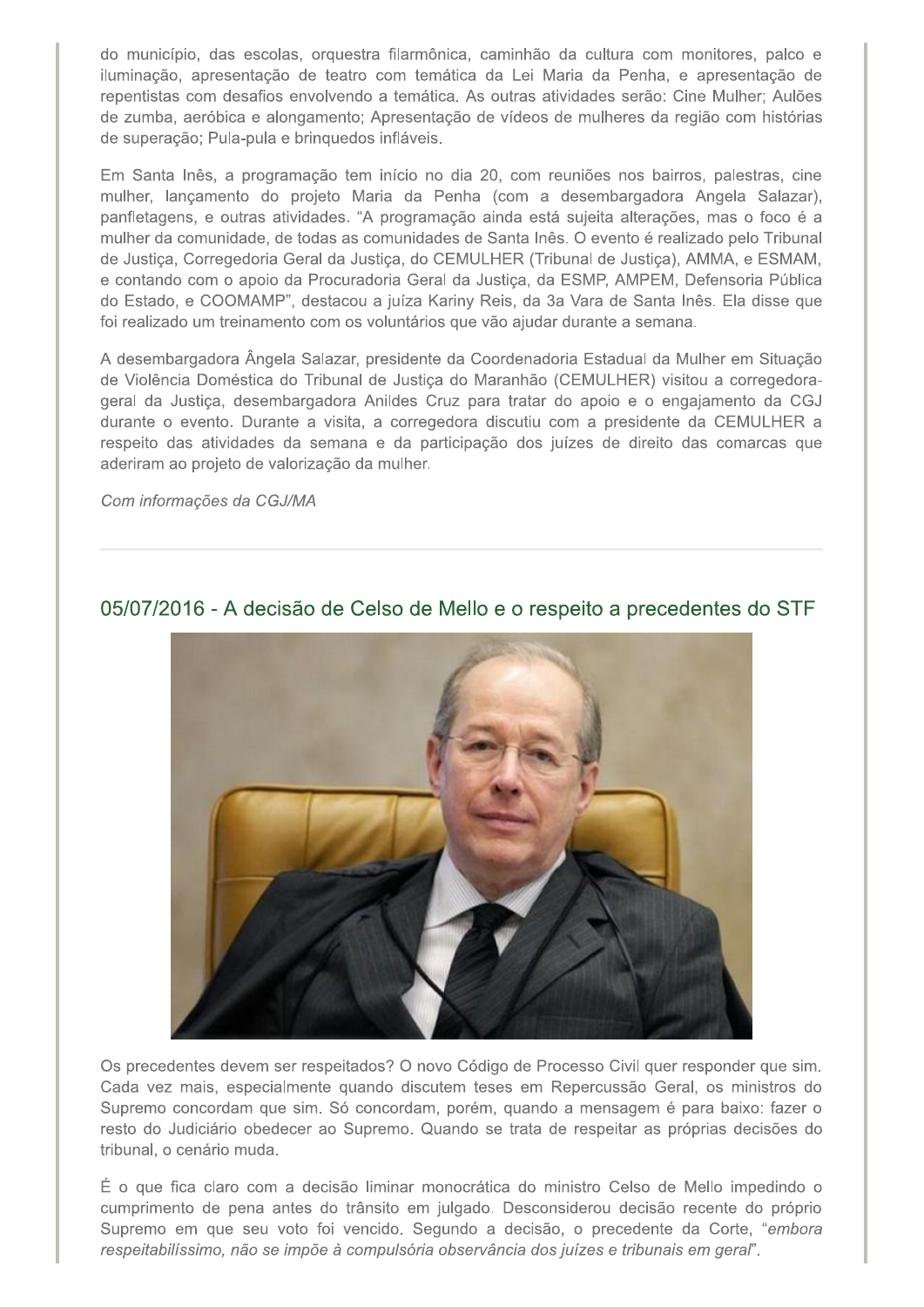A posição do ministro é legalmente possível. Mas nem tudo que é legalmente possível é bom para o Judiciário, ou para o Supremo enquanto instituição. Um ministro do Supremo deveria seguir decisões do tribunal apenas quando formalmente obrigado? Mello diz considerar a decisão anterior do plenário "respeitabilíssima". Mas isso é respeito?

Temos aqui um ministro vencido no plenário usando de seus poderes individuais para desrespeitar a posição do colegiado. Ao poder de decidir monocraticamente deveria corresponder o dever de se comportar como agente do plenário - como extensão, e não bypass, do poder que reside no colegiado. Humildade institucional e lógica exigem isso.

O comportamento do ministro tem efeitos perversos para dentro e para fora do Supremo.

Para dentro, estimula a fragmentação decisória do tribunal. Mesmo diante de uma clara posição do colegiado, mantém-se na jurisprudência um mosaico de variações individuais conflitantes. Perde-se no plenário, mas pode-se ainda tentar vencer no sorteio dos relatores. Os advogados seguem assim o exemplo do próprio ministro, que, derrotado no colegiado, insiste em vencer no seu campo individual.

Para fora, estimula o desrespeito de instâncias inferiores aos precedentes do tribunal. Afinal, juízes inferiores são influenciados por esse tipo de postura. Se nem o decano do Supremo respeita um entendimento claro e inequívoca da instituição, por que os juízes inferiores deveriam fazê-lo?

No caso do ministro Celso de Mello, esse é um problema adicional. É ele o decano do Supremo. Tradicionalmente, cabe ao ministro mais antigo a honra e responsabilidade de zelar pela memória jurisprudencial e pela cultura institucional. A ele se voltam todos os olhos quando há dúvidas sobre qual o comportamento adequado de um ministro do Supremo, ou sobre como determinada questão vem sendo desenvolvida pela jurisprudência. Dentre tantos aspectos do desenho do Supremo que reforçam a individualidade, a figura do decano deveria ser um fator de coesão e de colegialidade.

Em qualquer instituição, falta de respeito e deferência a precedentes seria naturalmente preocupante. Em um Supremo em que, segundo dados do projeto Supremo em Números, da FGV Direito Rio, 93% das decisões do tribunal são monocráticas, o exemplo do ministro é assustador.

Fonte: Jota

05/07/2016 - Criminalistas comemoram decisão de Celso de Mello sobre execução provisória da pena

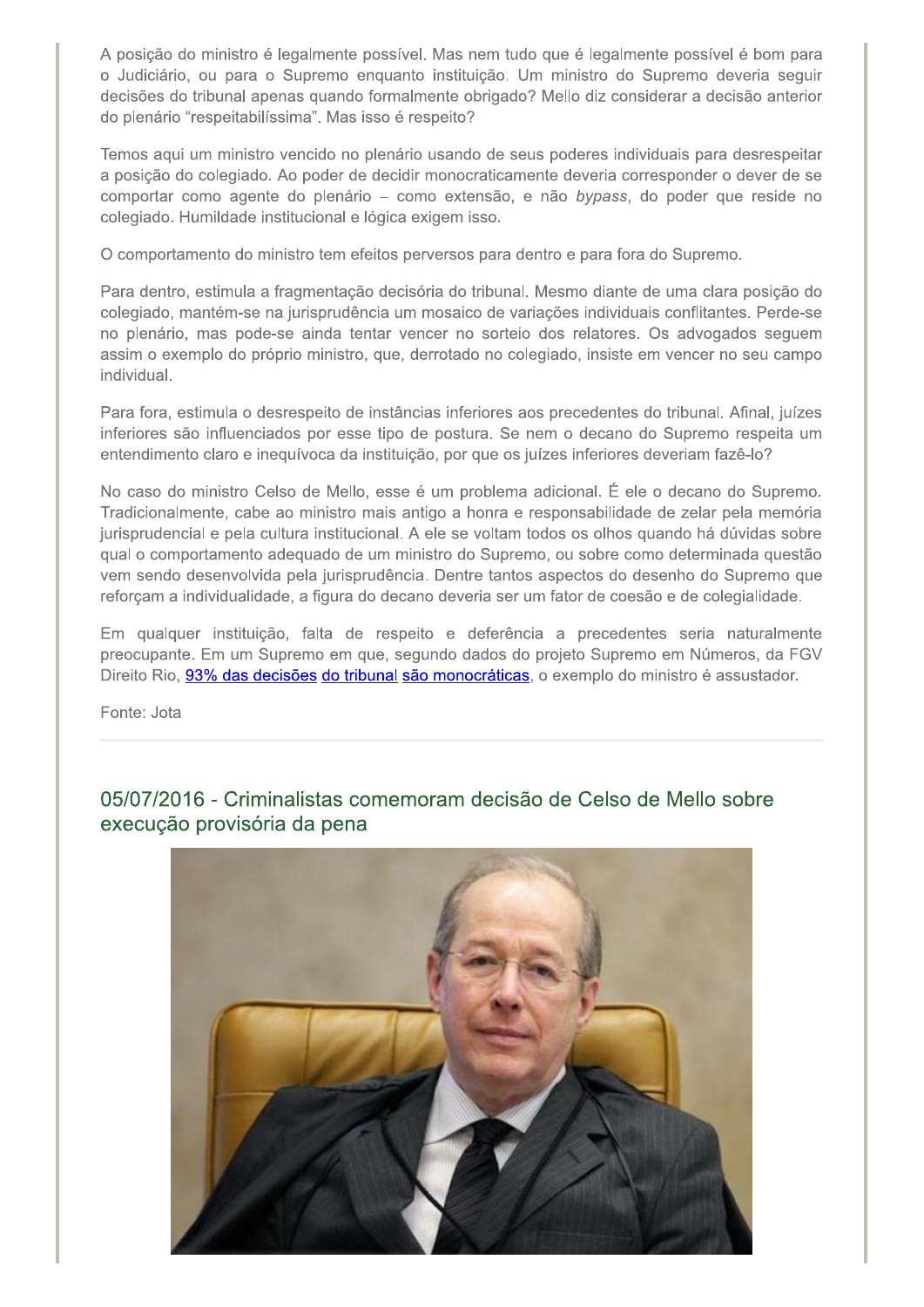A decisão liminar do Ministro Celso de Mello, do Supremo Tribunal Federal (STF), para suspender a execução provisória da pena de um condenado pelo Tribunal de Justiça repercutiu no meio jurídico. Criminalistas comemoraram a decisão por ser no sentido oposto ao decidido, por maioria, pelo plenário da corte em um caso cujo acusado foi preso assim que sua apelação foi negada. Os desembargadores determinaram que se prendesse imediatamente, em que pese ainda houvesse outros recursos cabíveis para os Tribunais Superiores - STJ e STF.

A polêmica ocorreu pois os ministros chancelaram aquela prisão, apesar da Constituição Federal ser clara ao dizer que ninguém será considerado culpado até o trânsito em julgado de sentença penal condenatória. Trânsito em julgado, em termos jurídicos, significa que não cabe mais recurso da decisão que condena e determina a prisão.

Na época, a decisão foi intensamente criticada pela maioria dos criminalistas do país. Por isso, a decisão de Celso de Mello que reafirma sua posição - ele foi um dos ministros que votou contra a relativização da presunção de inocência - repercutiu tanto.

Nas redes sociais, diversos professores renomados manifestaram seu apoio. Para o Professor da PUC/RS Aury Lopes Jr., o decano não seguiu o entendimento do plenário, pois além de equivocado, não é vinculante. Quer prender antes do trânsito em julgado? Pode! Para isso existe a prisão preventiva. No entanto, o Professor ressalvou que a mudança constante de entendimento da corte produz insegurança jurídica.

Em entrevista ao Justificando, Rubens Casara, Juiz de Direito e Professor de Processo Penal na Escola da Magistratura do Rio de Janeiro, celebrou a decisão: "A liminar simboliza o compromisso de parcela dos atores jurídicos com a Constituição da República. Em tempos difíceis, de avanço do pensamento autoritário, ou da ausência de pensamento, nos quais o populismo penal transformou a prisão em regra, como uma fórmula mágica para todos os problemas brasileiros, sempre é bom perceber que existe alguma resistência democrática no Supremo Tribunal Federal".

"É a decisão adequada ao Texto Constitucional", afirmou o Defensor Público do Rio de Janeiro Eduardo Newton. Para ele, no entanto, é de se lamentar a situação, "pois chegamos ao momento em que 'comemoramos' o cumprimento da Constituição!"

Newton afirma que a decisão por maioria do plenário da corte que relativizou o texto da Constituição retrocede na questão dos direitos humanos - "Vimos a dificuldade em compreender o rol de direitos e garantias fundamentais, tanto que ocorreu explícita e vergonhosa inversão do ônus da prova. A prosperar esse caminho, fico refletindo se não vamos resgatar a figura dos ordálios... A conferir".

No entanto, o Professor da Federal do Rio Grande (FURG) e colunista do Justificando, Salah H. Khaled Jr. pede cautela - "Um sopro de esperança contra o fascismo. Eu comemoraria, mas aprendi a ter cautela. Vamos saborear essa pequena vitória... e permanecer vigilantes".

Fonte: Justificando

04/07/2016 - Defensoria Pública do Estado abre inscrições para estágio forense em São Luís